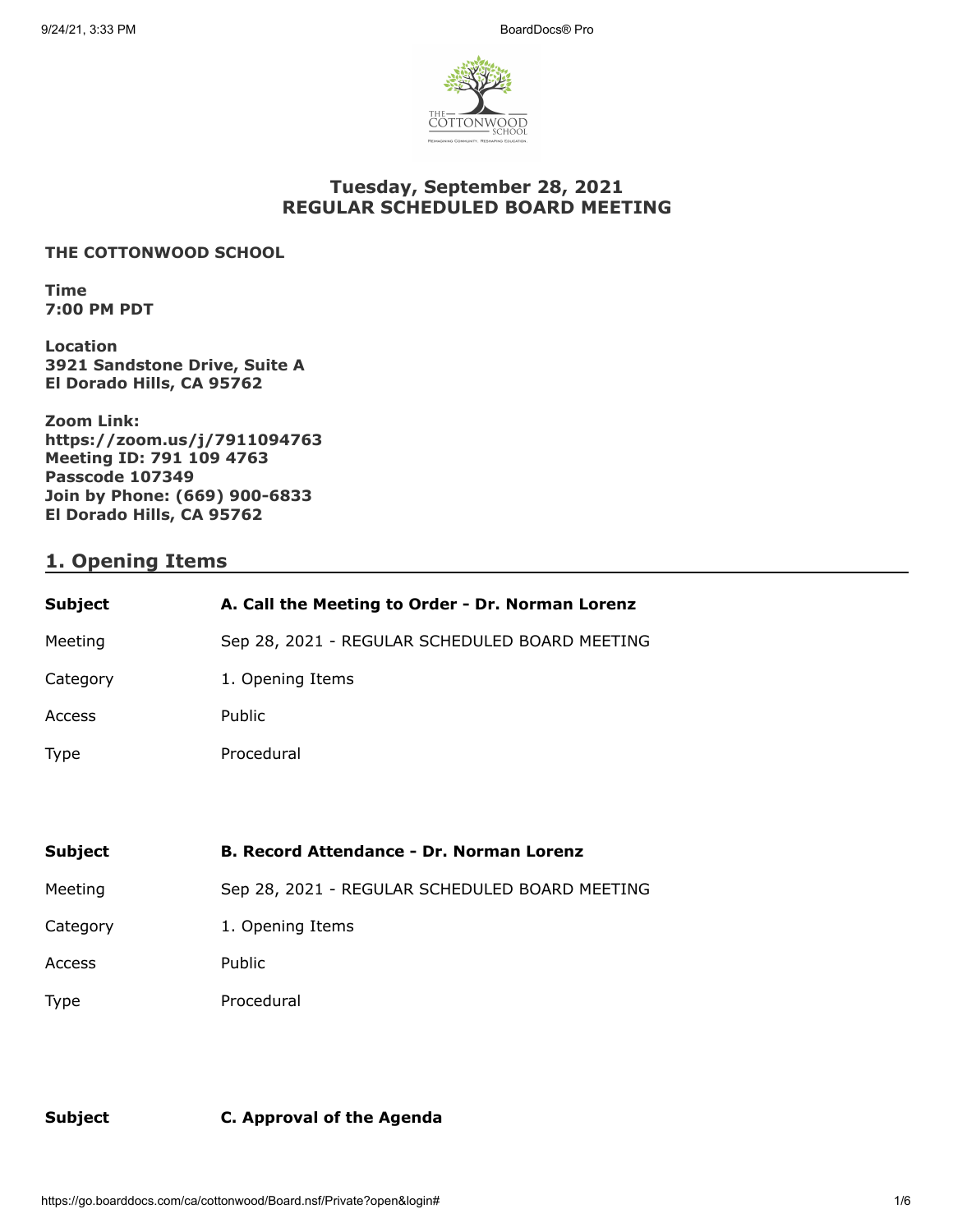9/24/21, 3:33 PM BoardDocs® Pro

| Meeting     | Sep 28, 2021 - REGULAR SCHEDULED BOARD MEETING   |
|-------------|--------------------------------------------------|
| Category    | 1. Opening Items                                 |
| Access      | Public                                           |
| <b>Type</b> | Action                                           |
|             | Recommended Action Motion to approve the agenda. |

| Subject  | <b>D. Public Comments</b>                      |
|----------|------------------------------------------------|
| Meeting  | Sep 28, 2021 - REGULAR SCHEDULED BOARD MEETING |
| Category | 1. Opening Items                               |
| Access   | <b>Public</b>                                  |
| Type     | Information, Procedural                        |

Public comment rules: Members of the public may address the Board on agenda or non-agenda items through the teleconference platform, Zoom. Zoom does not require the members of the public to have an account or login. Please either utilize the chat option to communicate with the administrative team your desire to address the board or simply communicate orally your desire to address the board when the board asks for public comments. Members of the public are permitted to comment on both non-agenda item matters and agenda item matters when public comment is called. Speakers may be called in the order that requests are received. We ask that comments are limited to 2 minutes each, with no more than 15 minutes per single topic so that as many people as possible may be heard. If a member of the public utilizes a translator to address the board, those individuals are allotted 4 minutes each. If the board utilizes simultaneous translation equipment to allow the board to hear the translated public testimony simultaneously, those individuals are allotted 2 minutes each. By law, the Board is allowed to take action only on items on the agenda. The Board may, at its discretion, refer a matter to school staff or calendar the issue for future discussion.

| Subject |  | E. Approve Minutes August 24, 2021 Regular Board Meeting |
|---------|--|----------------------------------------------------------|
|         |  |                                                          |

Meeting Sep 28, 2021 - REGULAR SCHEDULED BOARD MEETING

Category 1. Opening Items

Access Public

Type Action

Recommended Action Motion to Approve Minutes from the August 24, 2021 Regular Board Meeting as presented

File Attachments [Minutes August 24 2021.pdf \(143 KB\)](https://go.boarddocs.com/ca/cottonwood/Board.nsf/files/C76KU4528E0C/$file/Minutes%20August%2024%202021.pdf)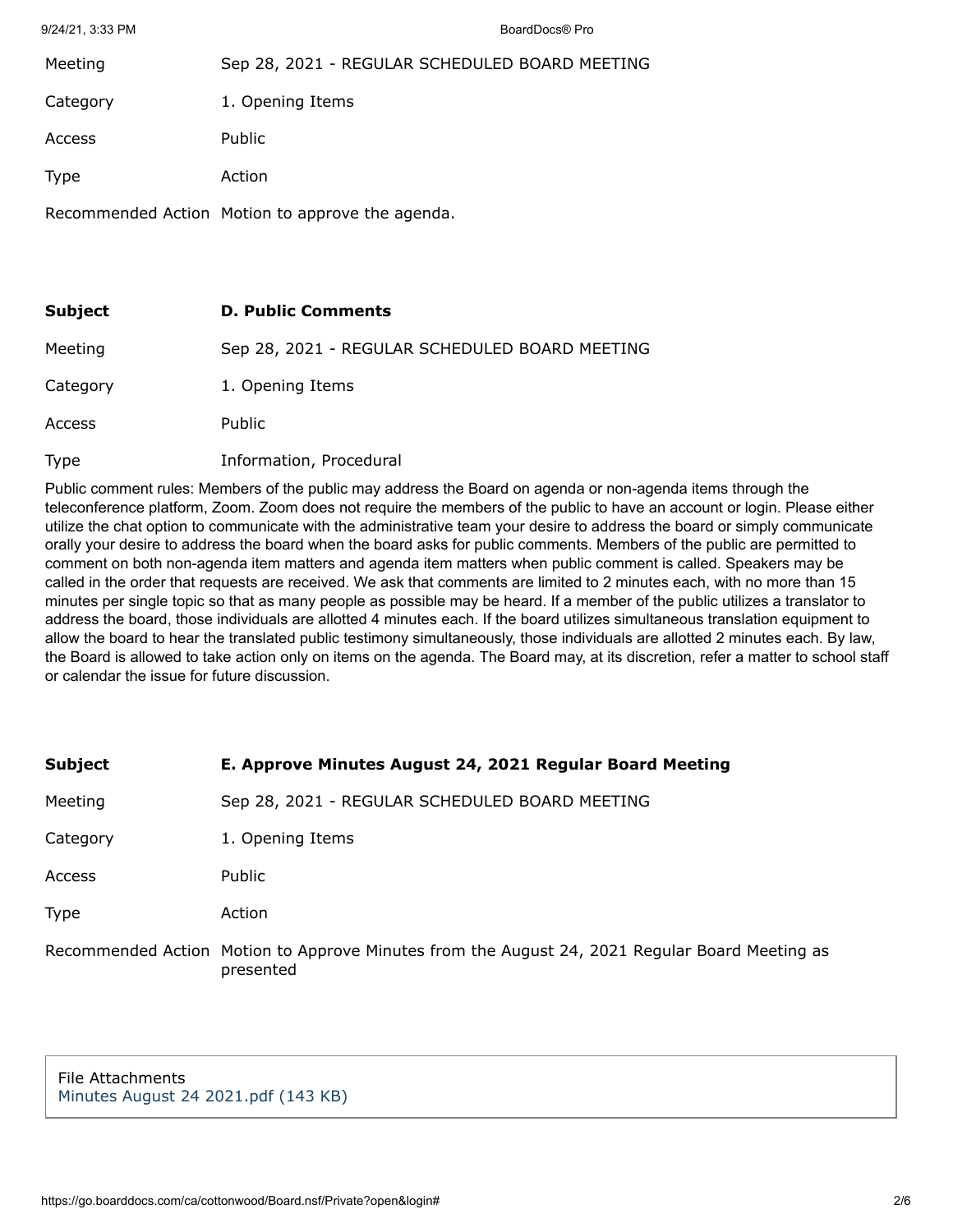# **Subject F. Board Finding AB361**

Meeting Sep 28, 2021 - REGULAR SCHEDULED BOARD MEETING

Category 1. Opening Items

Access Public

Type Action

Recommended Action The Cottonwood School board has met the finding that a state of emergency continues to directly impact the ability of the members to meet safely in person. Motion to continue The Cottonwood School board meetings virtually pursuant to AB 361.

AB 361 provides that if a state of emergency remains in place, a local agency must make the following findings by majority vote every 30 days, in order to continue using the bill's exemption to the Brown Act teleconferencing rules:

(A) The legislative body has reconsidered the circumstances of the emergency; and

(B) Either of the following circumstances exists:

(1) the state of emergency continues to directly impact the ability of board members to meet safely in person, or

(2) State or local officials continue to impose or recommend social distancing measures.

Charter school boards are required to vote every 30 days to make the required findings regarding the continuing emergency and vote to continue using the law's exemptions.

File Attachments [AB 361.pdf \(120 KB\)](https://go.boarddocs.com/ca/cottonwood/Board.nsf/files/C75MSV5C2650/$file/AB%20361.pdf)

## **Subject G. Executive Director's Report Cindy Garcia**

Meeting Sep 28, 2021 - REGULAR SCHEDULED BOARD MEETING

Category 1. Opening Items

Access Public

Type Information

File Attachments [September 28th Board Meeting.pdf \(828 KB\)](https://go.boarddocs.com/ca/cottonwood/Board.nsf/files/C75RZL706F3C/$file/September%2028th%20Board%20Meeting.pdf)

# **2. Finance**

| Subject  | A. Discussion and Potential Action on the August Financials Darlington<br><b>Ahaiwe/Charter Impact</b> |
|----------|--------------------------------------------------------------------------------------------------------|
| Meeting  | Sep 28, 2021 - REGULAR SCHEDULED BOARD MEETING                                                         |
| Category | 2. Finance                                                                                             |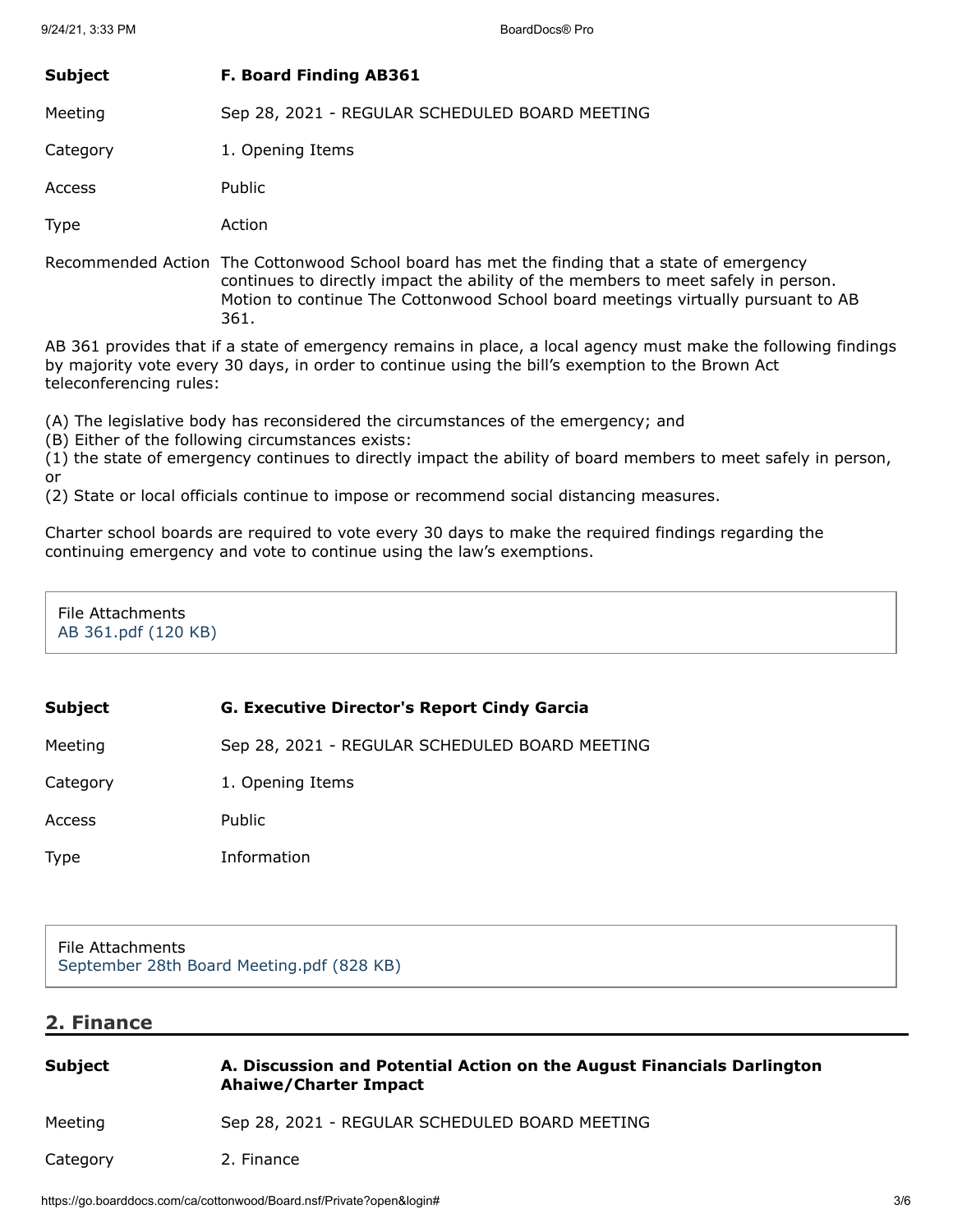9/24/21, 3:33 PM BoardDocs® Pro

Access Public

Type **Action**, Discussion and Potential Action

Recommended Action Motion to approve the August Financials as presented.

File Attachments [Cottonwood\\_Financial Package\\_August 2021.pdf \(725 KB\)](https://go.boarddocs.com/ca/cottonwood/Board.nsf/files/C76UGZ54E5CF/$file/Cottonwood_Financial%20Package_August%202021.pdf)

#### **3. Operations**

| <b>Subject</b> | A. California School Dashboard Local Indicator Narratives Ann Buxton                                   |
|----------------|--------------------------------------------------------------------------------------------------------|
| Meeting        | Sep 28, 2021 - REGULAR SCHEDULED BOARD MEETING                                                         |
| Category       | 3. Operations                                                                                          |
| Access         | Public                                                                                                 |
| <b>Type</b>    | Action                                                                                                 |
|                | Recommended Action Motion to approve The Cottonwood School's local indicators to our school dashboard. |
|                | The local indicators will be uploaded into the Dashboard upon Board Approval.                          |

Cottonwood is required to complete 5 local indicators or priorities Priority 1 – Appropriately Assigned Teachers, Access to Curriculum-Aligned Instructional Materials, and Safe, Clean and Functional School Facilities Priority 2 – Implementation of State Academic Standards Priority 3– Parent Engagement Priority 6– School Climate Priority 7– Access to a Broad Course of Study

The deadline for uploading the local indicators into the Fall 2021 Dashboard is **October 15, 2021**.

File Attachments [Dashboard Indicators Final.pdf \(537 KB\)](https://go.boarddocs.com/ca/cottonwood/Board.nsf/files/C74NUP5D4461/$file/Dashboard%20Indicators%20Final.pdf)

| <b>Subject</b>       | <b>B. Update on ESSER III Ann Buxton</b>       |
|----------------------|------------------------------------------------|
| Meeting              | Sep 28, 2021 - REGULAR SCHEDULED BOARD MEETING |
| Category             | 3. Operations                                  |
| Access               | Public                                         |
| <b>Type</b>          | Information                                    |
| Update on ESSER III. |                                                |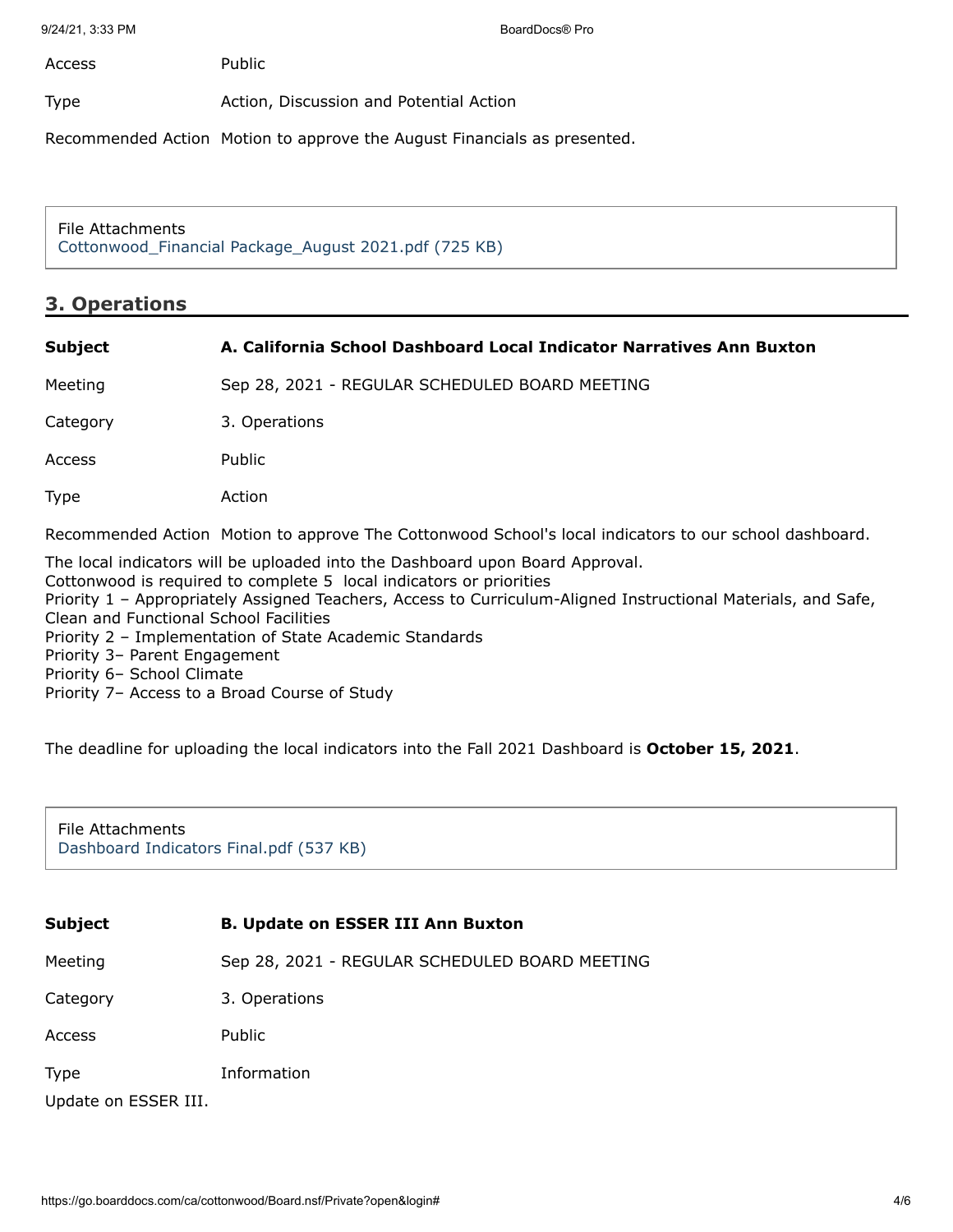#### **Subject C. HEALTH AND SAFETY POLICY FOR COVID-19 Cindy Garcia**

Meeting Sep 28, 2021 - REGULAR SCHEDULED BOARD MEETING

Category 3. Operations

Access Public

Type Action

Recommended Action Motion to approve the updated HEALTH AND SAFETY POLICY FOR COVID-19 as presented.

This policy has been updated to show guidelines provided by the CDC and CDE and CDPH. This policy highlights COVID-19 testing and reporting, exposure management, quarantines, and hygiene materials and practices.

File Attachments [HEALTH AND SAFETY POLICY FOR COVID-19.pdf \(335 KB\)](https://go.boarddocs.com/ca/cottonwood/Board.nsf/files/C74PEX60F225/$file/HEALTH%20AND%20SAFETY%20POLICY%20FOR%20COVID-19.pdf)

| Subject  | D. Withdrawal Policy Cindy Garcia              |
|----------|------------------------------------------------|
| Meeting  | Sep 28, 2021 - REGULAR SCHEDULED BOARD MEETING |
| Category | 3. Operations                                  |
| Access   | Public                                         |
| Type     | Action                                         |
|          |                                                |

Recommended Action Motion to approve the Withdrawal Policy as presented.

The Withdrawal Policy has been updated with most current Education Codes including AB 130 and a manifestation determination review meeting.

File Attachments [Cottonwood Withdrawal Policy v3.pdf \(226 KB\)](https://go.boarddocs.com/ca/cottonwood/Board.nsf/files/C75MTG5C7E45/$file/Cottonwood%20Withdrawal%20Policy%20%20v3.pdf)

## **4. Governance**

| <b>Subject</b>              | A. Discussion Closed Session Time Ann Buxton   |
|-----------------------------|------------------------------------------------|
| Meeting                     | Sep 28, 2021 - REGULAR SCHEDULED BOARD MEETING |
| Category                    | 4. Governance                                  |
| Access                      | <b>Public</b>                                  |
| <b>Type</b><br>Background - | Discussion                                     |